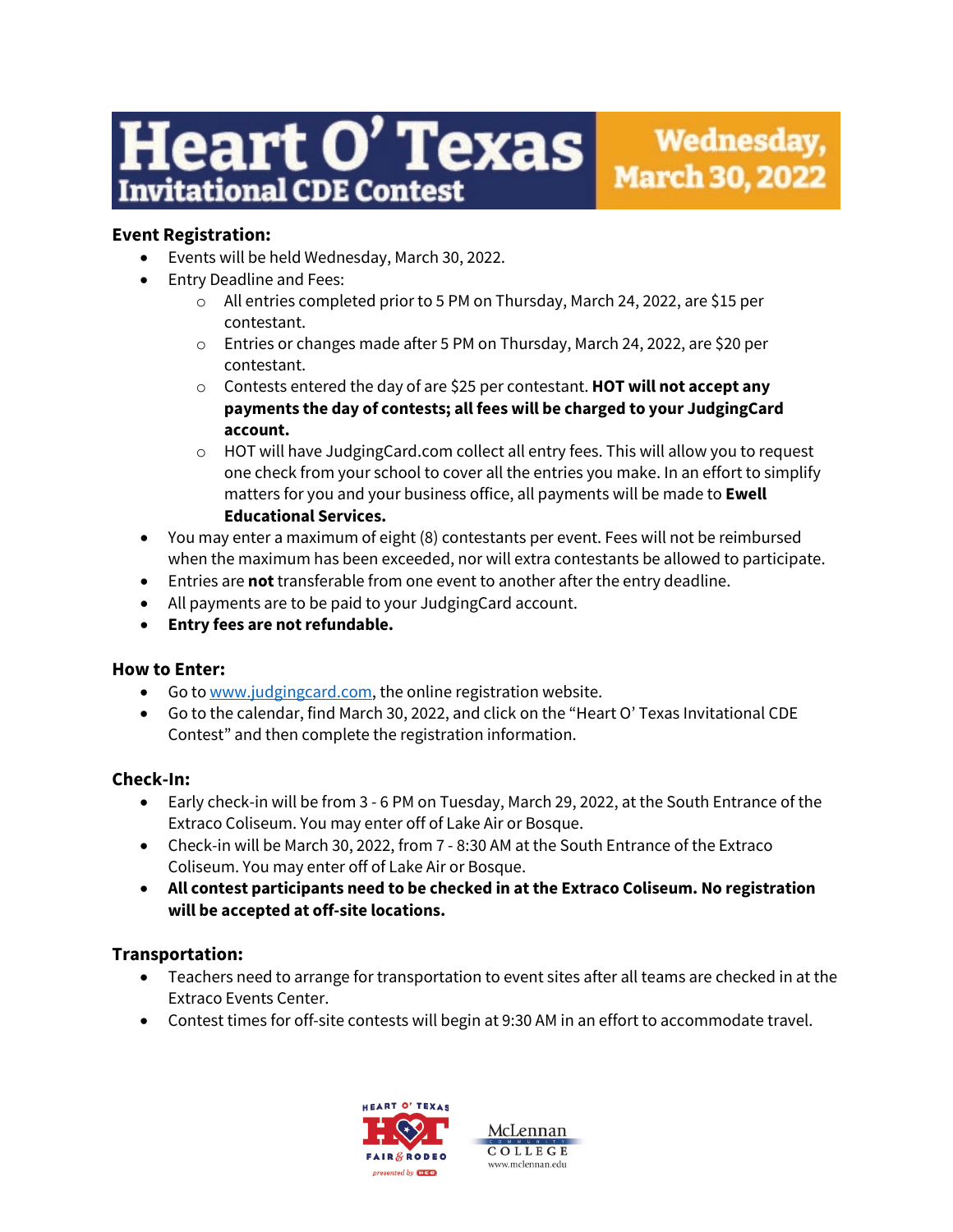# **Contest Locations and Start Times:**

- Extraco Events Center 9 AM
	- o Dairy Foods
	- o Entomology
	- o Floriculture
	- o Nursery/Landscape
	- o Livestock Judging
	- o Poultry
	- o Wool Judging
	- o Farm Business Management
	- o Veterinary Science
- McLennan Community College's Highlander Ranch 9:30 AM
	- o Homesite Evaluation
	- o Land
- Speegleville Park 9:30 AM
	- o Range
	- o Wildlife
- Location to be decided
	- o Horse Judging

# **Scoring and Tabulation:**

- Teachers need to furnish the appropriate scantron for your contestants.
- Scantrons are available from Clay Ewell Education Services a[t www.judgingcard.com](http://www.judgingcard.com/) or at check-in for \$2 a scantron.
- Ensure that your contestants have your FFA number bubbled correctly or they will not appear on your result sheet.
- Team and individual ties will be broken using the Texas FFA CDE Rules for the appropriate contest. In the event of an unbreakable tie, all ties will be broken utilizing the JudgingCard software.

#### **Results:**

- Official placings will be at the conclusion of each contest.
- Scores and results will be posted to JudgingCard once they have been tabulated.
- There will be no formal awards ceremony.
- Awards will be mailed after the contest.
	- $\circ$  The Champion Team in each contest will be awarded a \$250 donation to their FFA Chapter courtesy of Heart O' Texas Fair & Rodeo and MCC. The Heart O' Texas Fair & Rodeo must have a current copy of the FFA Chapter's W9 on file.
	- o The High Point Individual in each contest will receive a belt buckle.

# **Questions:**

For event questions: **Hannah Eichman** 254-224-8289 [hannah@hotfair.com](mailto:hannah@hotfair.com) [emily@hotfair.com](mailto:emily@hotfair.com)

**Emily Williams** 254-224-8272



For billing/payment questions: **Ewell Educational Services** PO Box 15924 College Station, TX 77841-5125 [info@judgingcard.com](mailto:info@judgingcard.com)

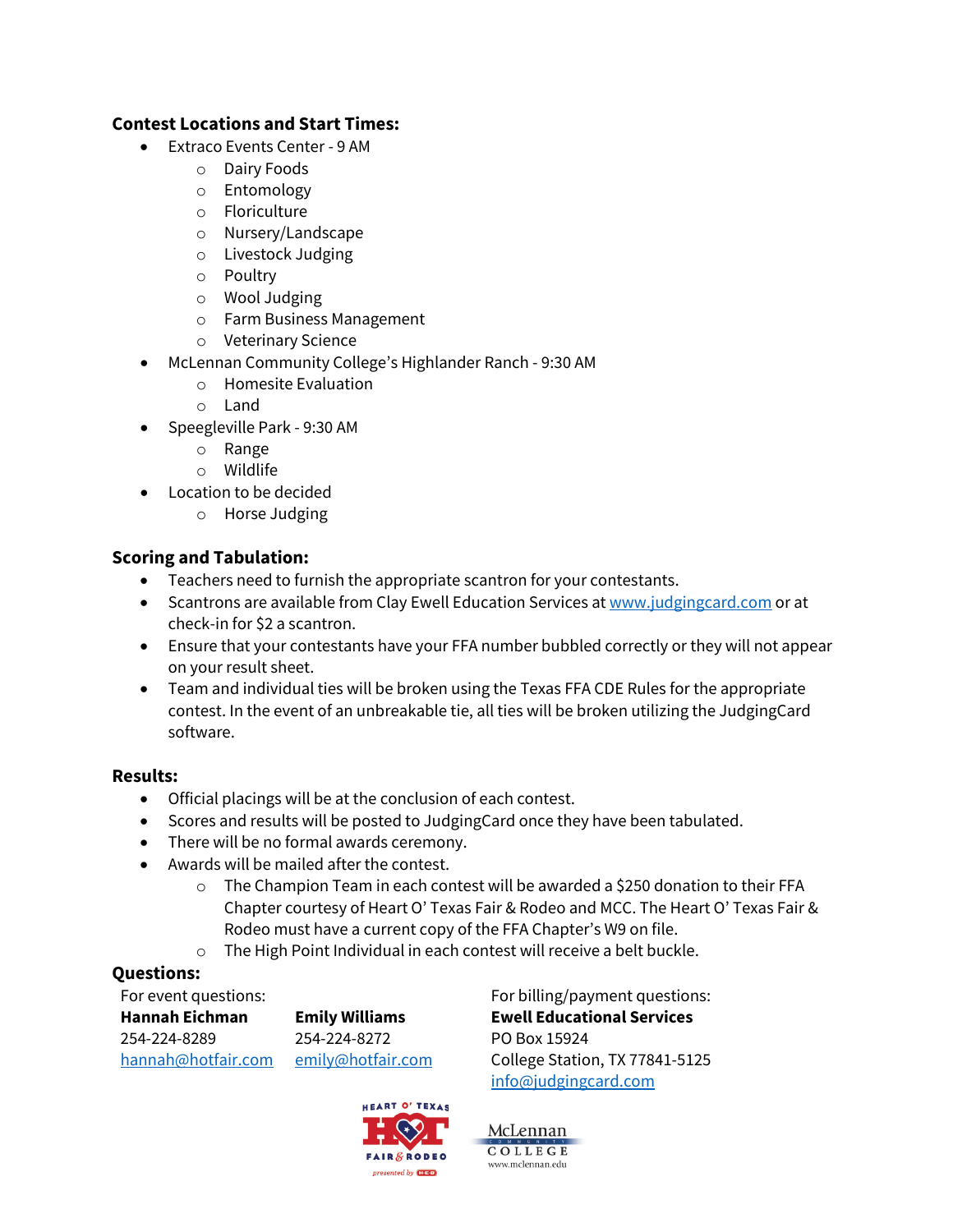#### McLennan Community College's Highlander Ranch

# Google Maps

Extraco Events Center to Highlander Ranch - McLennan Community College

Drive 9.0 miles, 16 min



Map data ©2021 2 mill\_

#### Extraco Events Center 4601 Bosque Blvd, Waco, TX 76710

|              | 1. | Head northwest on Lake Air Dr toward Lake<br>Success Dr                     |                  |
|--------------|----|-----------------------------------------------------------------------------|------------------|
|              | 2. | Turn left onto Hillcrest Dr                                                 | $1.2$ mi         |
|              |    | 3. Turn right onto Lake Shore Dr                                            | 0.3 <sub>m</sub> |
| $\leftarrow$ |    | 4. Turn left onto N 19th St/China Spring Rd<br>Continue to follow N 19th St | 2.7 <sub>m</sub> |
|              |    | 5. Turn right onto Rock Creek Rd                                            | 1.0 <sub>m</sub> |
|              | 6. | Turn right onto Cobbs Ln                                                    | 3.5 <sub>m</sub> |
|              |    | Turn left                                                                   | 0.1 <sub>m</sub> |
|              |    |                                                                             | $0.2$ mi         |

Highlander Ranch - McLennan Community College 223 Cobbs Ln, Waco, TX 76708